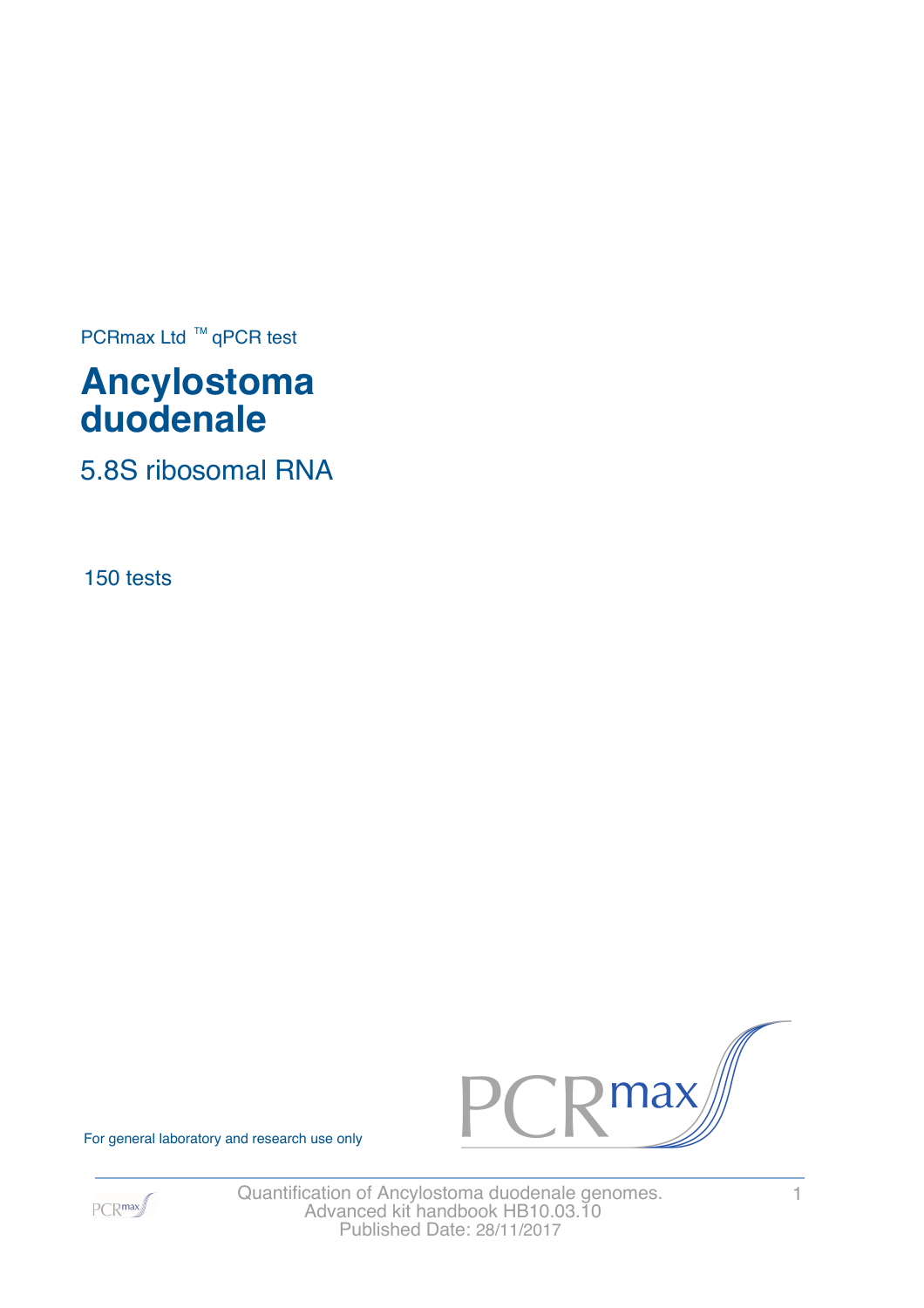### Introduction to Ancylostoma duodenale

Ancylostoma duodenale is a species of nematode worm of the Ancylostomatidae family. This species is known to infect humans predominately in North Africa, the Middle East and India causing Ankylostomiasis, a progressive anaemia. This species, more commonly known as hookworm, are approximately 10mm in length with the females being longer than the males. The anterior end accommodates a buccal capsule with two pairs of teeth used for attaching to the host cells.

In ideal conditions, moist soil above 18°C, the eggs of this species can hatch revealing an infective larva which can remain viable in the soil for several weeks. These larvae penetrate the skin of humans, mainly on the foot when walking through contaminated soil. Once inside the body, they migrate through the circulatory system to the lungs, up the trachea and down the oesophagus through the stomach ending in the small intestine. The larvae may mature into adults here and cause an infection over several months or may become dormant resulting in a prolonged infection. In the intestine the adults mate and new eggs are passed in the faeces.

An allergic reaction at the entry site is often seen in infected individuals as is an inflammation of the lungs as the larvae penetrate the alveoli. Diarrhoea and stomach pains are the result of the hookworm in the intestine. High parasitic levels can result in anaemia due to blood loss and in children this can result in growth retardation.

Before the larvae migrate away from the skin, it can be treated with cryotherapy. Once it is moving through the body Benzimidazole based therapies can be used to target the infection and act by preventing nicrotuble polymerisation within the parasite. If anaemia occurs then patients are also treated with furrous sulphate.

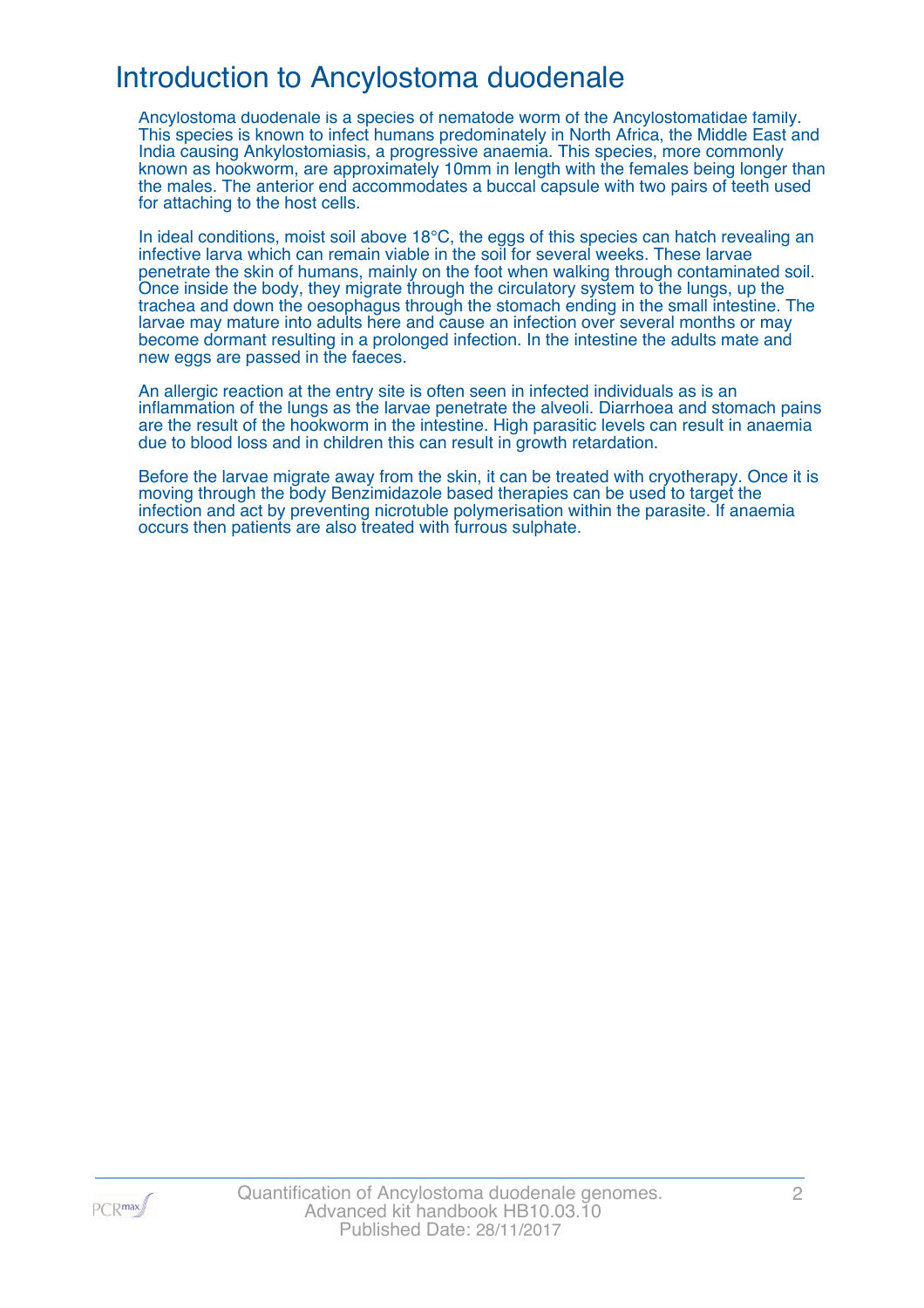## **Specificity**

The PCR Max qPCR Kit for Ancylostoma duodenale (A.duodenale) genomes is designed for the in vitro quantification of A.duodenale genomes. The kit is designed to have the broadest detection profile possible whilst remaining specific to the A.duodenale genome.

The primers and probe sequences in this kit have 100% homology with a broad range of A.duodenale sequences based on a comprehensive bioinformatics analysis.

Our kit for ancylostoma has been designed for the specific and exclusive in vitro quantification of species within this genus and excluding members of the uncinaria genus . The primers and probe sequences in this kit have 100% homology with a broad range of clinically relevant reference sequences based on a comprehensive bioinformatics analysis.

If you require further information, or have a specific question about the detection profile of this kit then please send an e.mail to CPtechsupport@coleparmer.com and our bioinformatics team will answer your question.

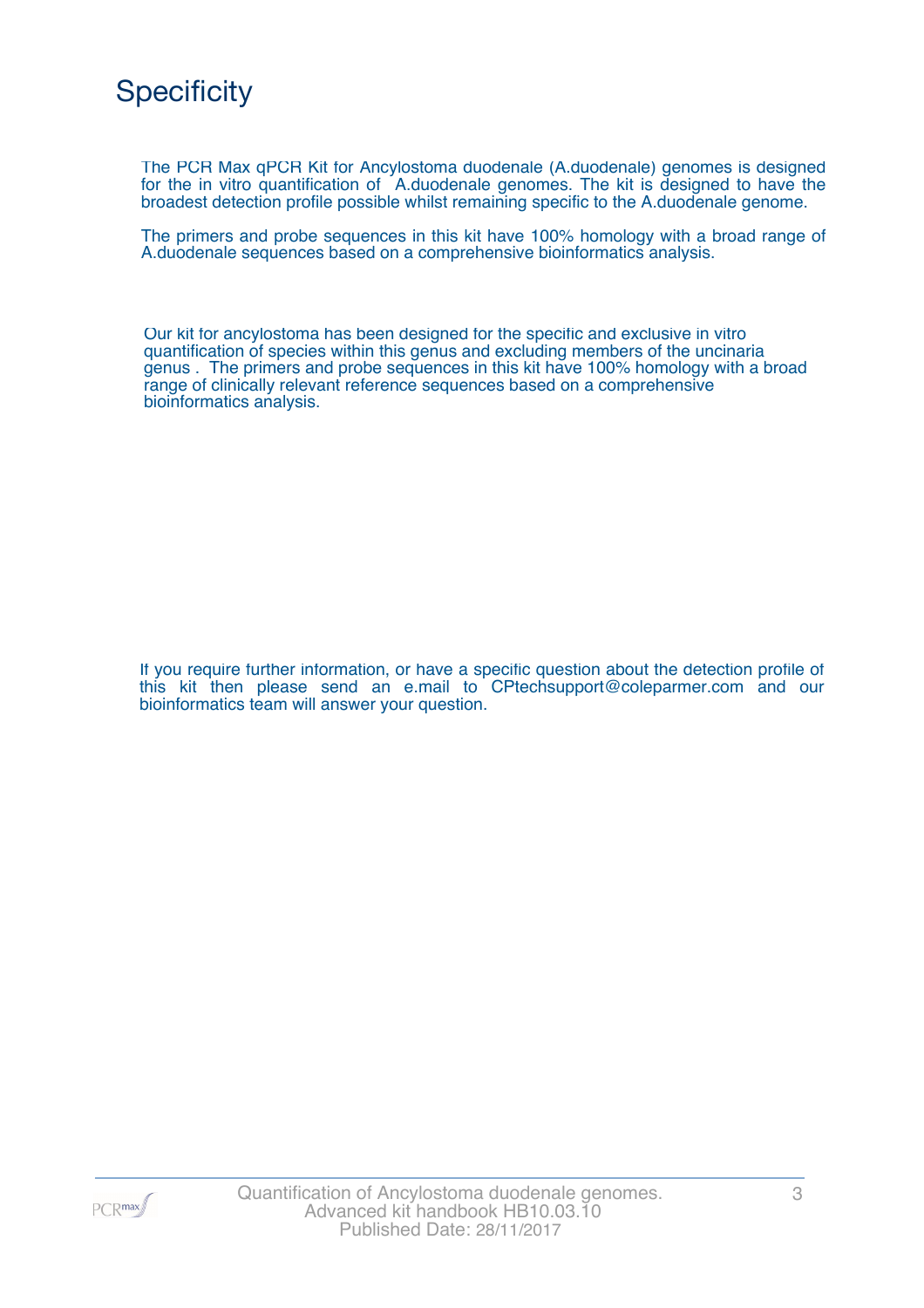### Kit contents

- **A.duodenale specific primer/probe mix (150 reactions BROWN)** FAM labelled
- **A.duodenale positive control template (for Standard curve RED)**
- **Internal extraction control primer/probe mix (150 reactions BROWN)** VIC labelled as standard
- **Internal extraction control DNA (150 reactions BLUE)**
- **Endogenous control primer/probe mix (150 reactions BROWN)** FAM labelled
- **RNase/DNase free water (WHITE)** for resuspension of primer/probe mixes
- **Template preparation buffer (YELLOW)** for resuspension of and internal extraction control template, positive control template and standard curve preparation

## Reagents and equipment to be supplied by the user

#### **Real-time PCR Instrument**

#### **DNA extraction kit**

This kit is designed to work well with all processes that yield high quality DNA with minimal PCR inhibitors.

#### **Lyophilised 2X qPCR Master Mix**

This kit is designed to be compatible with all commercially available master mixes that run with standard cycling conditions.

**Pipettors and Tips**

**Vortex and centrifuge**

#### **Thin walled 1.5 ml PCR reaction tubes**

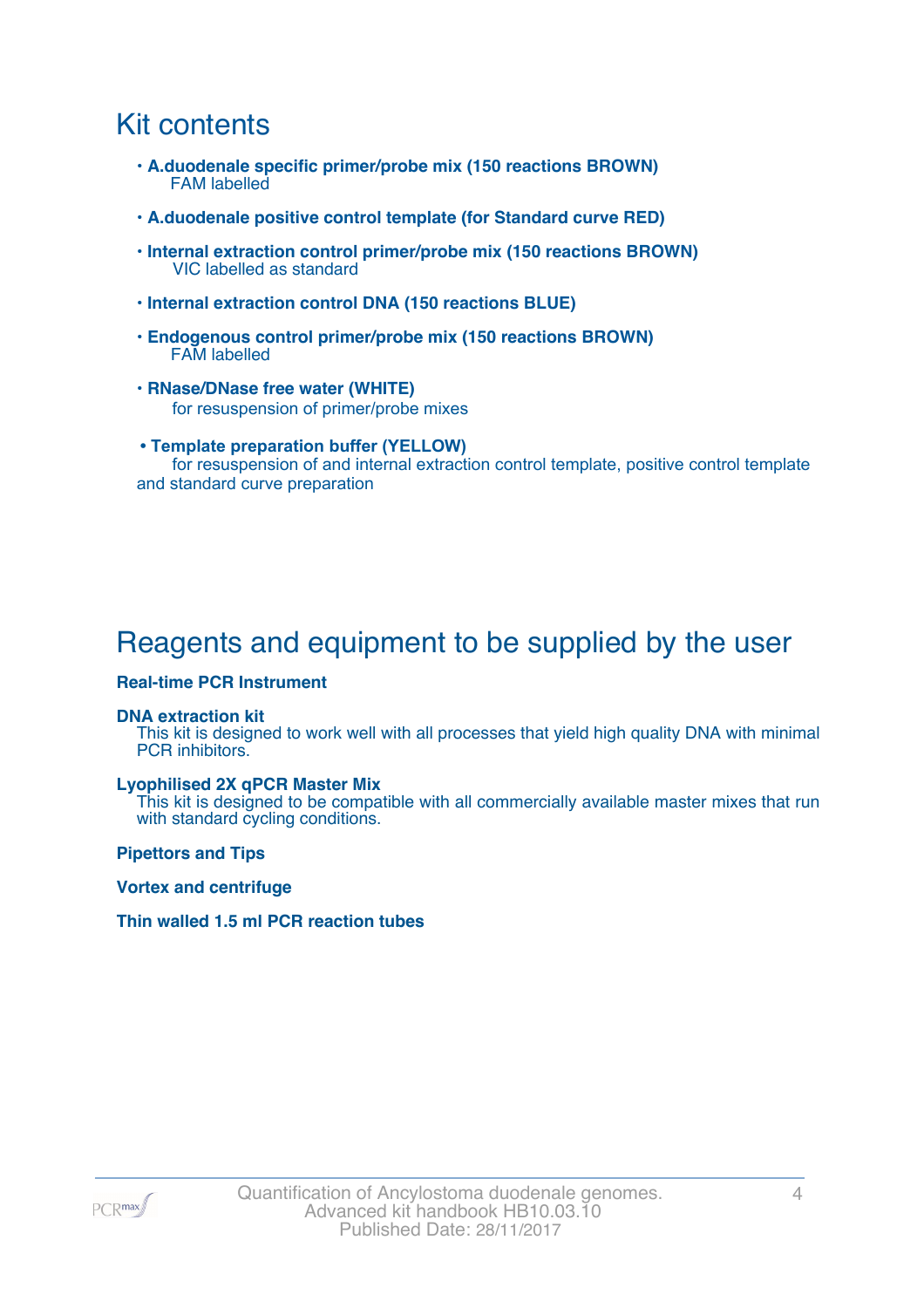### Kit storage and stability

This kit is stable at room temperature but should be stored at -20°C on arrival. Once the lyophilised components have been resuspended they should not be exposed to temperatures above -20ºC for longer than 30 minutes and unnecessary repeated freeze/thawing should be avoided. The kit is stable for six months from the date of resuspension under these circumstances.

If a standard curve dilution series is prepared this can be stored frozen for an extended period. If you see any degradation in this serial dilution a fresh standard curve can be prepared from the positive control.

PCRmax does not recommend using the kit after the expiry date stated on the pack.

### Suitable sample material

All kinds of sample material suited for PCR amplification can be used. Please ensure the samples are suitable in terms of purity, concentration, and DNA integrity (An internal PCR control is supplied to test for non specific PCR inhibitors). Always run at least one negative control with the samples. To prepare a negative-control, replace the template DNA sample with RNase/DNase free water.

### Dynamic range of test

Under optimal PCR conditions PCRmax A.duodenale detection kits have very high priming efficiencies of >95% and can detect less than 100 copies of target template.

### Notices and disclaimers

This product is developed, designed and sold for research purposes only. It is not intended for human diagnostic or drug purposes or to be administered to humans unless clearly expressed for that purpose by the Food and Drug Administration in the USA or the appropriate regulatory authorities in the country of use. During the warranty period Master Mix detection kits allow precise and reproducible data recovery combined with excellent sensitivity. For data obtained by violation to the general GLP guidelines and the manufacturer's recommendations the right to claim under guarantee is expired. PCR is a proprietary technology covered by several US and foreign patents. These patents are owned by Roche Molecular Systems Inc. and have been sub-licensed by PE Corporation in certain fields. Depending on your specific application you may need a license from Roche or PE to practice PCR. Additional information on purchasing licenses to practice the PCR process may be obtained by contacting the Director of Licensing at Roche Molecular Systems, 1145 Atlantic Avenue, Alameda, CA 94501 or Applied Biosystems business group of the Applera Corporation, 850 Lincoln Centre Drive, Foster City, CA 94404. In addition, the 5' nuclease assay and other homogeneous amplification methods used in connection with the PCR process may be covered by U. S. Patents 5,210,015 and 5,487,972, owned by Roche Molecular Systems, Inc, and by U.S. Patent 5,538,848, owned by The Perkin-Elmer Corporation.

### **Trademarks**

#### Master Mix™ is a trademark of Cole-Parmer Ltd.

The PCR process is covered by US Patents 4,683,195, and 4,683,202 and foreign equivalents owned by Hoffmann-La Roche AG. BI, ABI PRISM® GeneAmp® and MicroAmp® are registered trademarks of the Applera Genomics (Applied Biosystems Corporation). BIOMEK® is a registered trademark of Beckman Instruments, Inc.; iCycler™ is a registered trademark of Bio-Rad Laboratories, Rotor-Gene is a trademark of Corbett Research. LightCycler™ is a registered trademark of the Idaho Technology Inc. GeneAmp®, TaqMan® and AmpliTaqGold® are registered trademarks of Roche Molecular Systems, Inc., The purchase of the Master Mix reagents cannot be construed as an authorization or implicit license to practice PCR under any patents held by Hoffmann-LaRoche Inc.

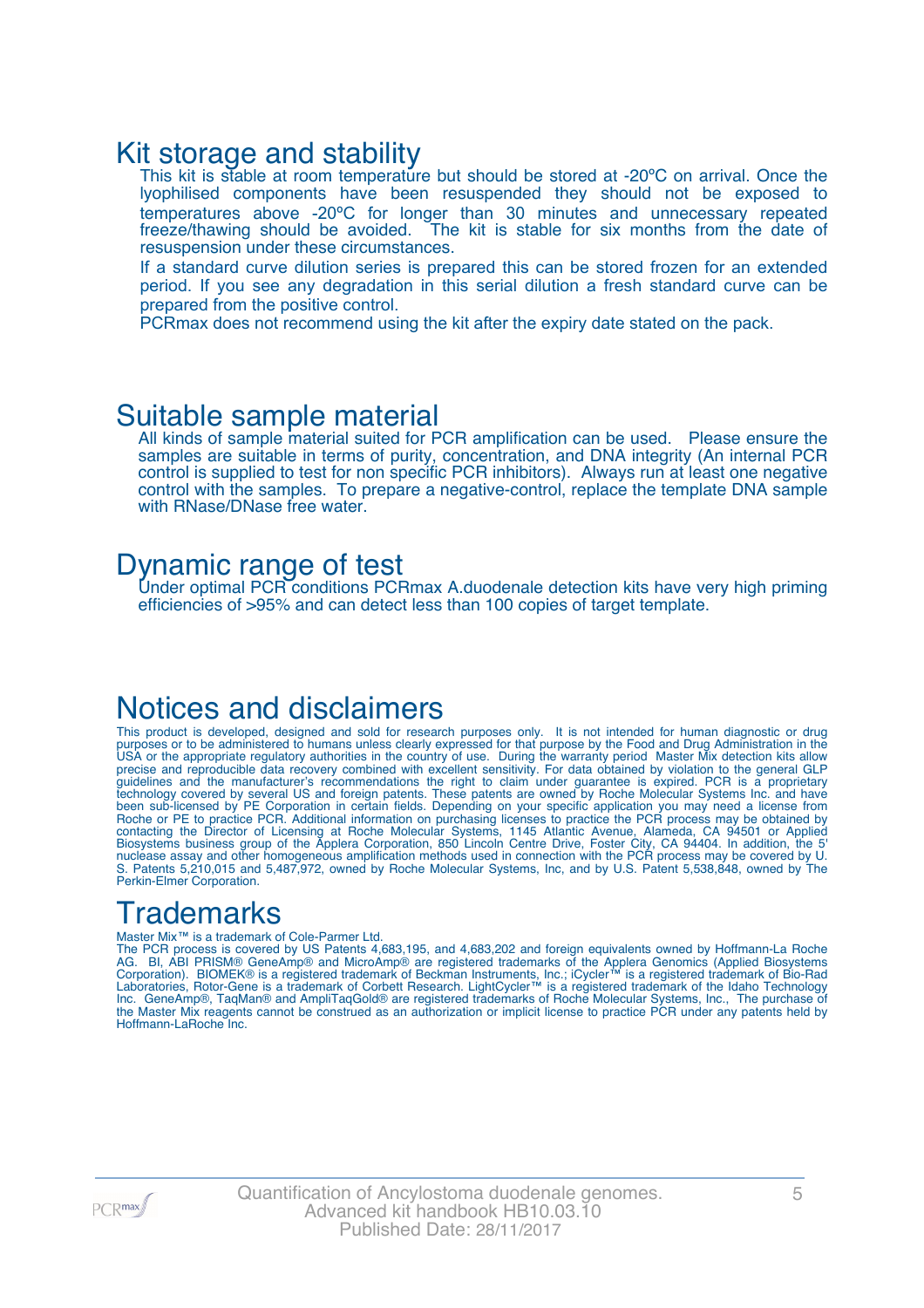## Principles of the test

#### **Real-time PCR**

A A.duodenale specific primer and probe mix is provided and this can be detected through the FAM channel.

The primer and probe mix provided exploits the so-called TaqMan® principle. During PCR amplification, forward and reverse primers hybridize to the A.duodenale DNA. A fluorogenic probe is included in the same reaction mixture which consists of a DNA probe labeled with a 5`-dye and a 3`-quencher. During PCR amplification, the probe is cleaved and the reporter dye and quencher are separated. The resulting increase in fluorescence can be detected on a range of real-time PCR platforms.

#### **Positive control**

For copy number determination and as a positive control for the PCR set up, the kit contains a positive control template. This can be used to generate a standard curve of A. duodenale copy number / Cq value. Alternatively the positive control can be used at a single dilution where full quantitative analysis of the samples is not required. Each time the kit is used, at least one positive control reaction must be included in the run. A positive result indicates that the primers and probes for detecting the target A.duodenale gene worked properly in that particular experimental scenario. If a negative result is obtained the test results are invalid and must be repeated. Care should be taken to ensure that the positive control does not contaminate any other kit component which would lead to falsepositive results. This can be achieved by handling this component in a Post PCR environment. Care should also be taken to avoid cross-contamination of other samples when adding the positive control to the run. This can be avoided by sealing all other samples and negative controls before pipetting the positive control into the positive control well.

#### **Negative control**

To validate any positive findings a negative control reaction should be included every time the kit is used. For this reaction the RNase/DNase free water should be used instead of template. A negative result indicates that the reagents have not become contaminated while setting up the run.

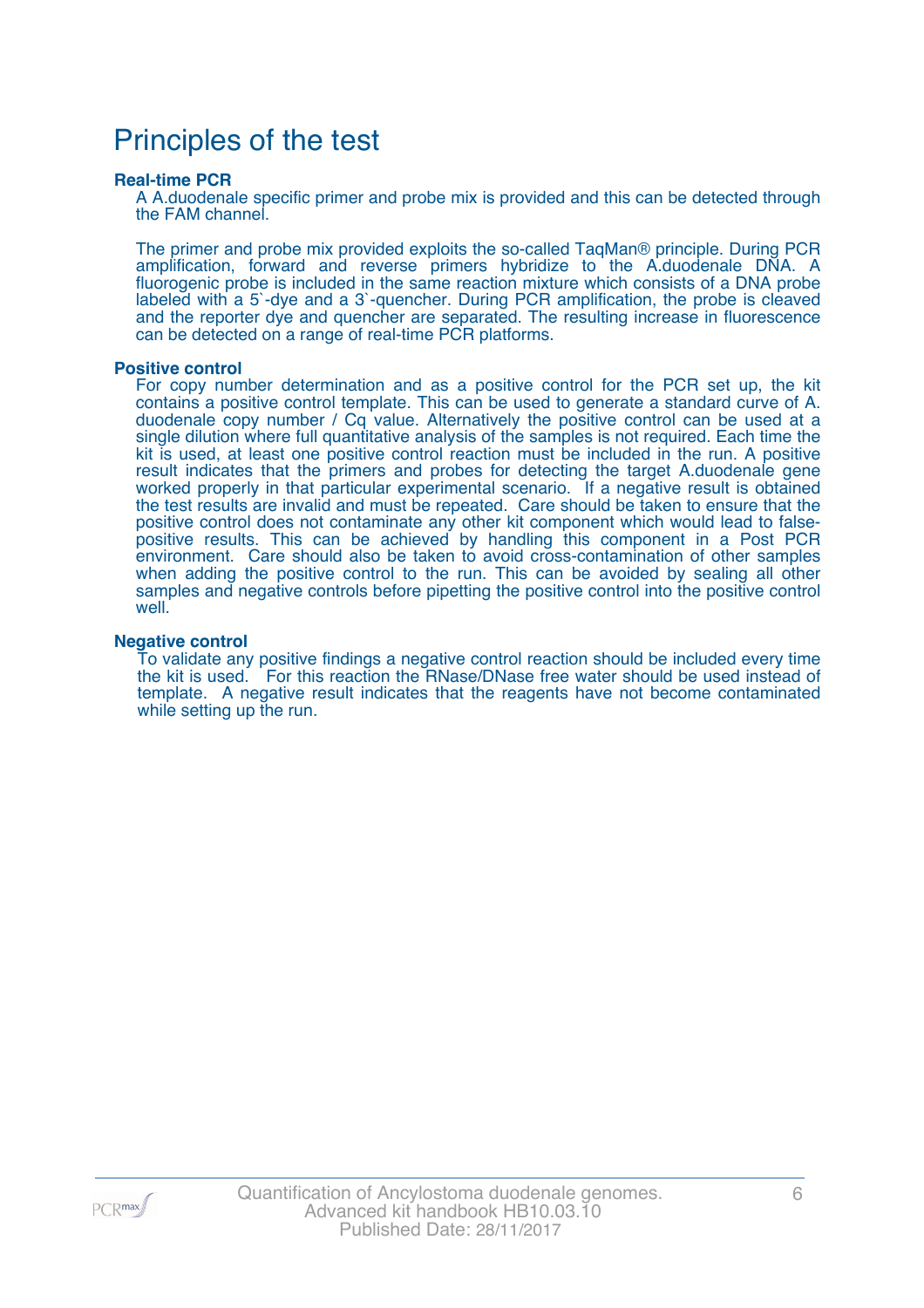#### **Internal DNA extraction control**

When performing DNA extraction, it is often advantageous to have an exogenous source of DNA template that is spiked into the lysis buffer. This control DNA is then co-purified with the sample DNA and can be detected as a positive control for the extraction process. Successful co-purification and real-time PCR for the control DNA also indicates that PCR inhibitors are not present at a high concentration.

A separate primer and probe mix are supplied with this kit to detect the exogenous DNA using real-time PCR. The primers are present at PCR limiting concentrations which allows multiplexing with the target sequence primers. Amplification of the control DNA does not interfere with detection of the A.duodenale target DNA even when present at low copy number. The Internal control is detected through the VIC channel and gives a Cq value of 28+/-3.

#### **Endogenous control**

To confirm extraction of a valid biological template, a primer and probe mix is included to detect an endogenous gene. Detection of the endogenous control is through the FAM channel and it is NOT therefore possible to perform a multiplex with the A.duodenale primers. A poor endogenous control signal may indicate that the sample did not contain sufficient biological material.

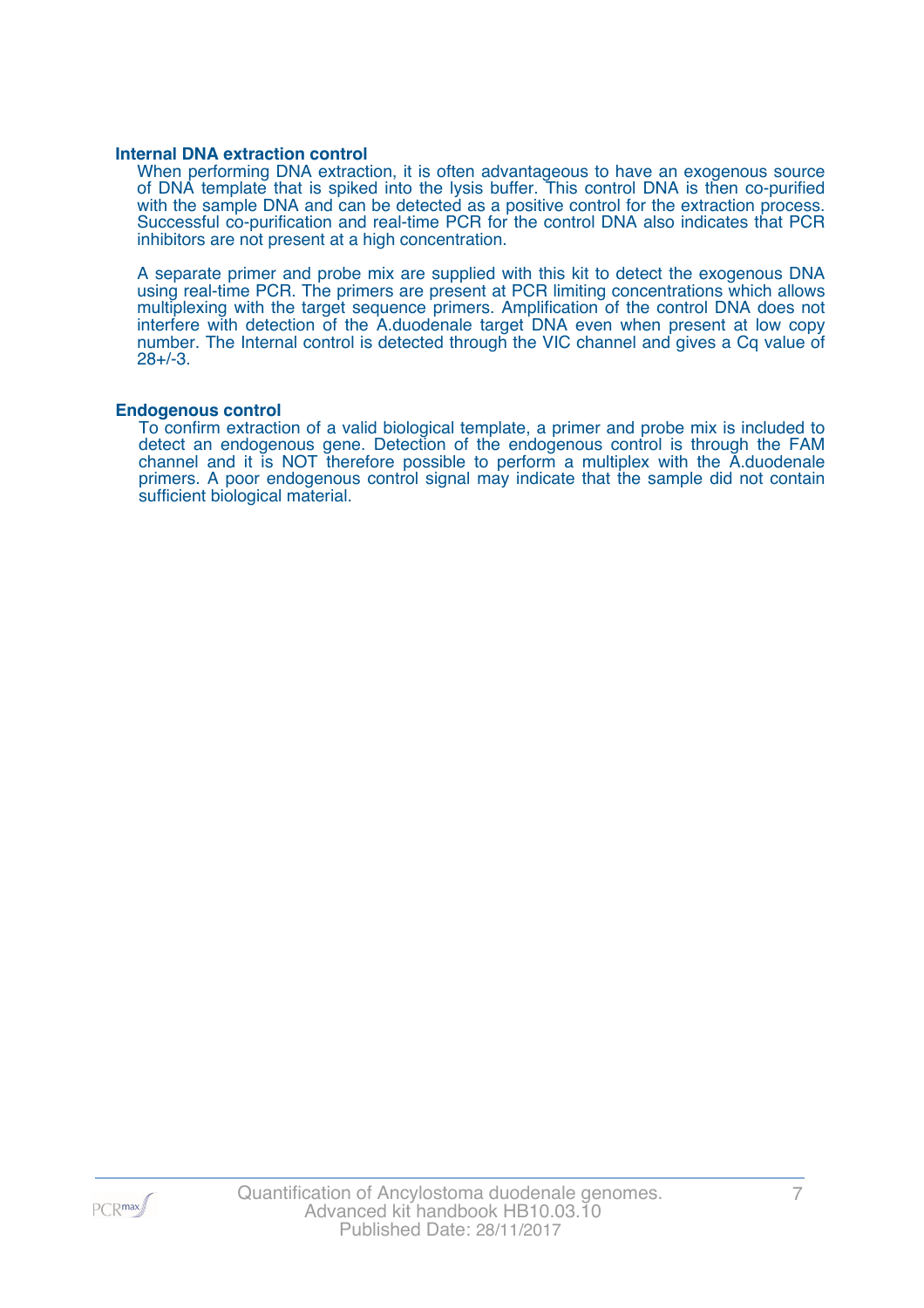### Resuspension Protocol

To minimize the risk of contamination with foreign DNA, we recommend that all pipetting be performed in a PCR clean environment. Ideally this would be a designated PCR lab or PCR cabinet. Filter tips are recommended for all pipetting steps.

- **1. Pulse-spin each tube in a centrifuge before opening.** This will ensure lyophilised primer and probe mix is in the base of the tube and is not spilt upon opening the tube.
- **2. Resuspend the primer/probe mixes in the RNase/DNase free water supplied, according to the table below:**

To ensure complete resuspension, vortex each tube thoroughly.

| Component - resuspend in water                       | Volume  |
|------------------------------------------------------|---------|
| <b>Pre-PCR pack</b>                                  |         |
| A.duodenale primer/probe mix (BROWN)                 | 165 µl  |
| Internal extraction control primer/probe mix (BROWN) | $165$ µ |
| Endogenous control primer/probe mix (BROWN)          | 165 ul  |

**3. Resuspend the internal control template and positive control template in the template preparation buffer supplied, according to the table below:** To ensure complete resuspension, vortex the tube thoroughly.

| Component - resuspend in template preparation buffer |          |  |
|------------------------------------------------------|----------|--|
| <b>Pre-PCR heat-sealed foil</b>                      |          |  |
| Internal extraction control DNA (BLUE)               | 600 µl   |  |
| <b>Post-PCR heat-sealed foil</b>                     |          |  |
| A.duodenale Positive Control Template (RED) *        | $500$ µl |  |

\* This component contains high copy number template and is a VERY significant contamination risk. It must be opened and handled in a separate laboratory environment, away from the other components.

### DNA extraction

The internal extraction control DNA can be added either to the DNA lysis/extraction buffer or to the DNA sample once it has been resuspended in lysis buffer.

**DO NOT add the internal extraction control DNA directly to the unprocessed biological sample as this will lead to degradation and a loss in signal.**

- **1. Add 4µl of the Internal extraction control DNA (BLUE) to each sample in DNA lysis/extraction buffer per sample.**
- **2. Complete DNA extraction according to the manufacturers protocols.**

PCR<sub>max</sub>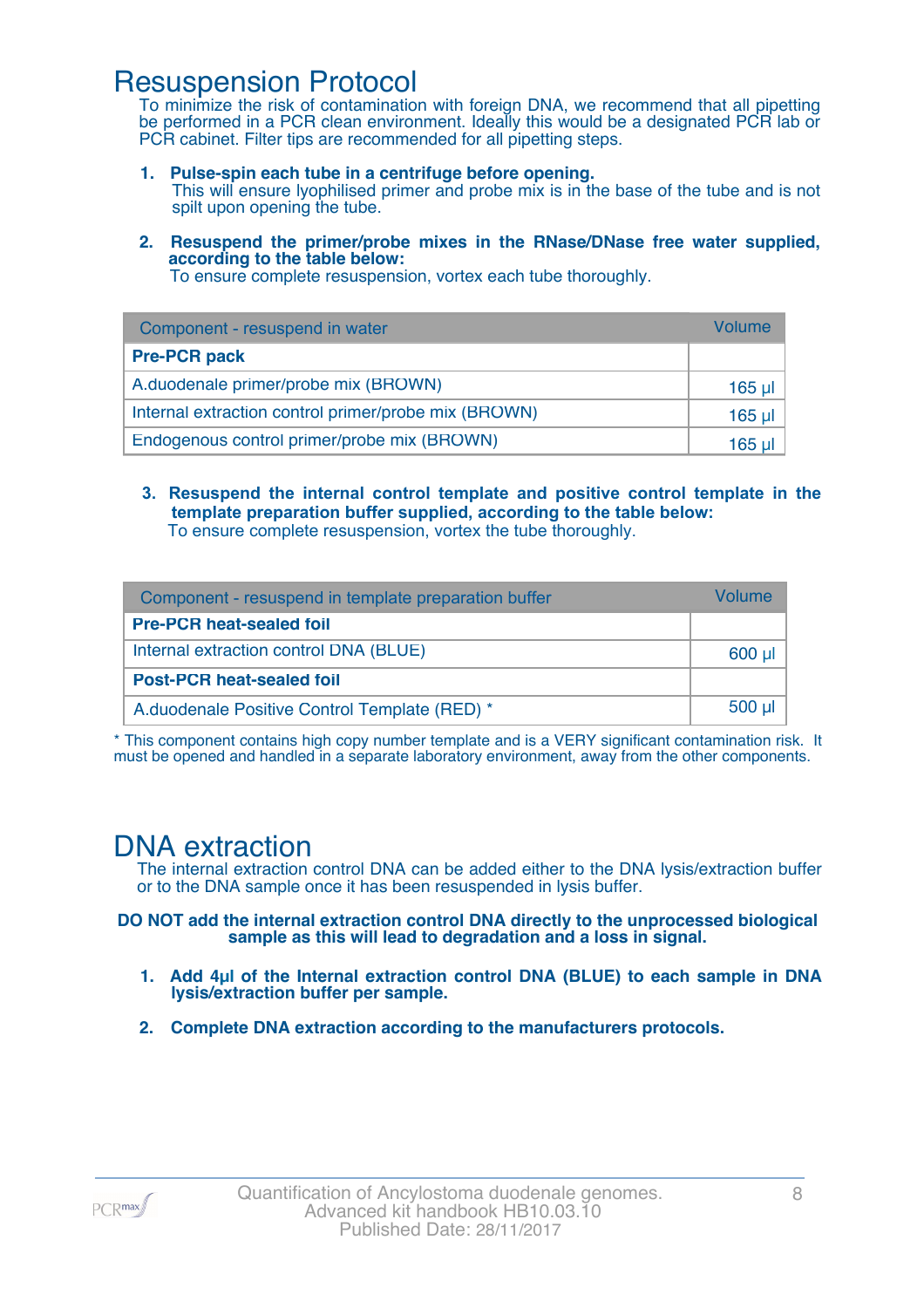## qPCR detection protocol

**1. For each DNA sample prepare a reaction mix according to the table below:** Include sufficient reactions for positive and negative controls.

| Component                                            | Volume          |
|------------------------------------------------------|-----------------|
| Lyophilised 2X qPCR Master Mix                       | 10 <sub>µ</sub> |
| A.duodenale primer/probe mix (BROWN)                 | 1 µl            |
| Internal extraction control primer/probe mix (BROWN) | 1 µl            |
| RNase/DNase free water (WHITE)                       | 3 <sub>µ</sub>  |
| <b>Final Volume</b>                                  | 15 <sub>µ</sub> |

#### **2. For each DNA sample prepare an endogenous control reaction according to the table below (Optional):**

This control reaction will provide crucial information regarding the quality of the biological sample.

| Component                                   | Volume       |
|---------------------------------------------|--------------|
| Lyophilised 2X qPCR Master Mix              | 10 ul        |
| Endogenous control primer/probe mix (BROWN) | 1 ul         |
| RNase/DNase free water (WHITE)              | $4 \mu$      |
| <b>Final Volume</b>                         | <u>15 ul</u> |

- **3. Pipette 15µl of each mix into individual wells according to your real-time PCR experimental plate set up.**
- **4. Prepare sample DNA templates for each of your samples.**
- **5. Pipette 5µl of DNA template into each well, according to your experimental plate set up.**

For negative control wells use 5µl of RNase/DNase free water. The final volume in each well is 20ul.

**6. If a standard curve is included for quantitative analysis prepare a reaction mix according to the table below:**

| Component                            | Volume         |
|--------------------------------------|----------------|
| Lyophilised 2X qPCR Master Mix       | $10 \mu$       |
| A.duodenale primer/probe mix (BROWN) | 1 $\mu$        |
| RNase/DNase free water (WHITE)       | 4 $\mu$        |
| <b>Final Volume</b>                  | $15$ µ $\vert$ |

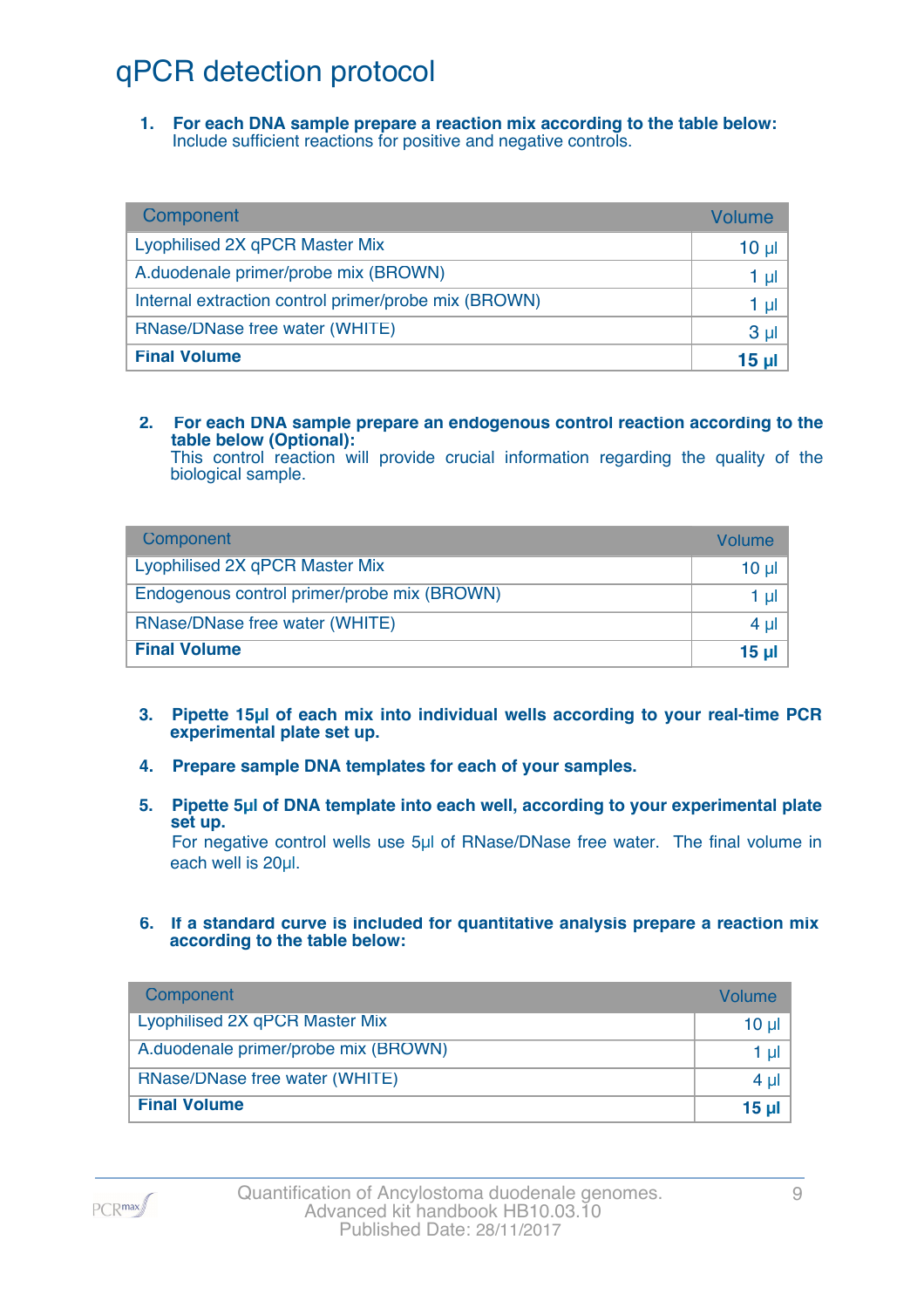#### **7. Preparation of standard curve dilution series.**

- 1) Pipette 90µl of template preparation buffer into 5 tubes and label 2-6
- 2) Pipette 10µl of Positive Control Template (RED) into tube 2
- 3) Vortex thoroughly
- 4) Change pipette tip and pipette 10µl from tube 2 into tube 3
- 5) Vortex thoroughly

Repeat steps 4 and 5 to complete the dilution series

| <b>Standard Curve</b>         | <b>Copy Number</b>     |
|-------------------------------|------------------------|
| Tube 1 Positive control (RED) | $2 \times 10^5$ per µl |
| Tube 2                        | $2 \times 10^4$ per µl |
| Tube 3                        | $2 \times 10^3$ per µl |
| Tube 4                        | $2 \times 10^2$ per µl |
| Tube 5                        | 20 per µl              |
| Tube 6                        | 2 per µl               |

**8. Pipette 5µl of standard template into each well for the standard curve according to your experimental plate set up.** The final volume in each well is 20µl.

# qPCR amplification protocol

Amplification conditions using Lyophilised 2X qPCR Master Mix.

|             | <b>Step</b>              | <b>Time</b>     | <b>Temp</b> |
|-------------|--------------------------|-----------------|-------------|
|             | Enzyme activation        | 2 min           | 95 °C       |
| Cycling x50 | <b>Denaturation</b>      | 10 <sub>s</sub> | 95 °C       |
|             | <b>DATA COLLECTION *</b> | 60 <sub>s</sub> | 60 °C       |

\* Fluorogenic data should be collected during this step through the FAM and VIC channels

PCR<sub>max</sub>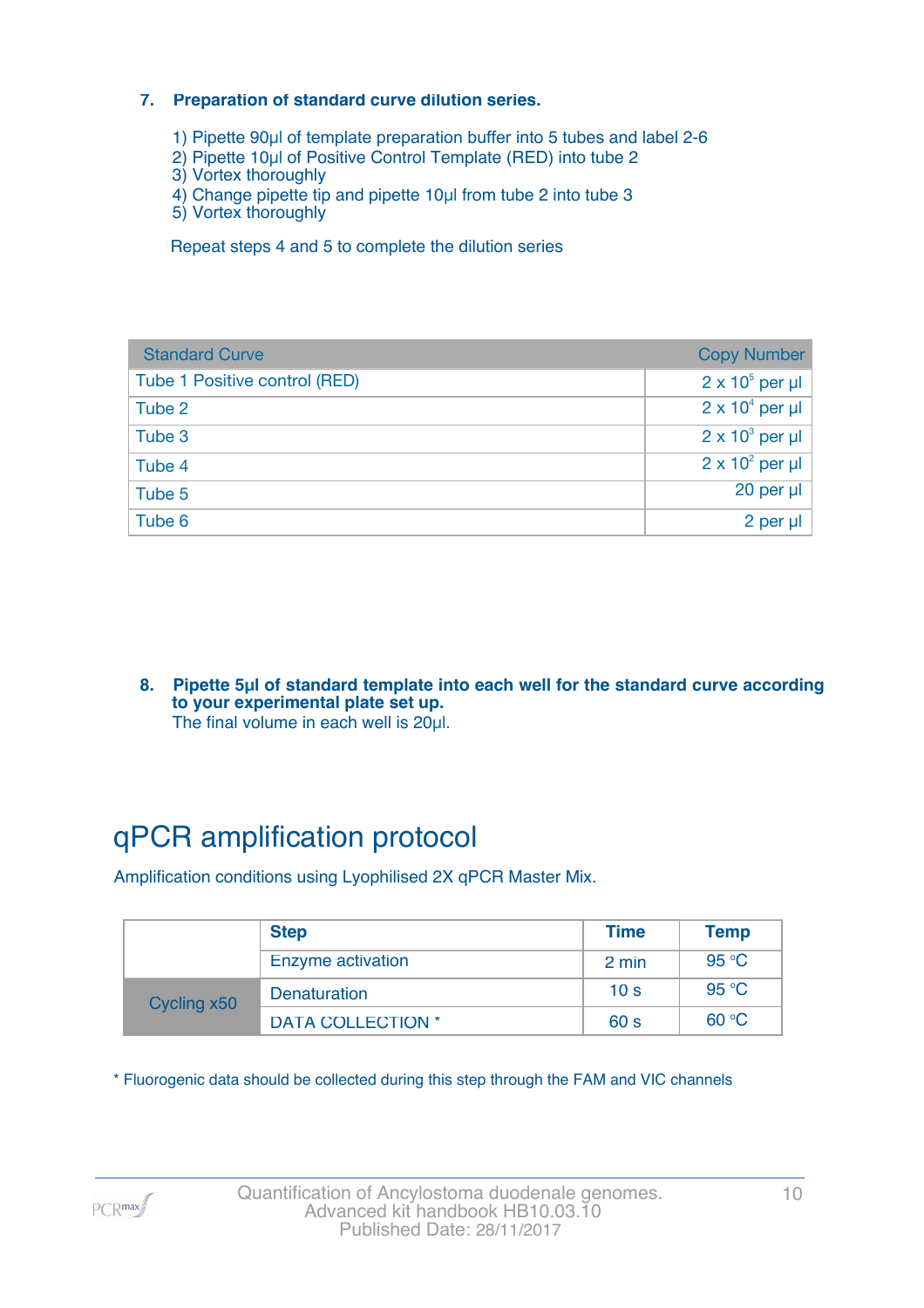## Interpretation of Results

| <b>Target</b><br>(FAM) | <b>Internal</b><br>control<br>(NIC) | <b>Positive</b><br>control | <b>Negative</b><br>control | Interpretation                                                                                                  |
|------------------------|-------------------------------------|----------------------------|----------------------------|-----------------------------------------------------------------------------------------------------------------|
| $\leq 30$              | $+ 1 -$                             | ÷                          |                            | <b>POSITIVE QUANTITATIVE RESULT</b><br>calculate copy number                                                    |
| > 30                   | ÷                                   | ÷                          |                            | <b>POSITIVE QUANTITATIVE RESULT</b><br>calculate copy number                                                    |
| > 30                   |                                     | ٠                          |                            | <b>POSITIVE QUALITATIVE RESULT</b><br>do not report copy number as this<br>may be due to poor sample extraction |
|                        | ÷                                   | ÷                          |                            | <b>NEGATIVE RESULT</b>                                                                                          |
| $+ 1 -$                | $+ 1 -$                             | ٠                          | $\leq$ 35                  | <b>EXPERIMENT FAILED</b><br>due to test contamination                                                           |
| $+ 1 -$                | $+ 1 -$                             | ÷                          | > 35                       | $\star$                                                                                                         |
|                        |                                     | ÷                          |                            | <b>SAMPLE PREPARATION FAILED</b>                                                                                |
|                        |                                     |                            |                            | <b>EXPERIMENT FAILED</b>                                                                                        |

Positive control template (RED) is expected to amplify between Cq 16 and 23. Failure to satisfy this quality control criterion is a strong indication that the experiment has been compromised.

\*Where the test sample is positive and the negative control is positive with a  $Cq > 35$ , the sample must be reinterpreted based on the relative signal strength of the two results:



If the sample amplifies  $> 5$  Cq earlier than the negative control then the sample should be reinterpreted (via the table above) with the negative control verified as negative.



If the sample amplifies < 5 Cq earlier than the negative control then the positive sample result is invalidated and the result should be determined inconclusive due to test contamination. The test for this sample should be repeated.